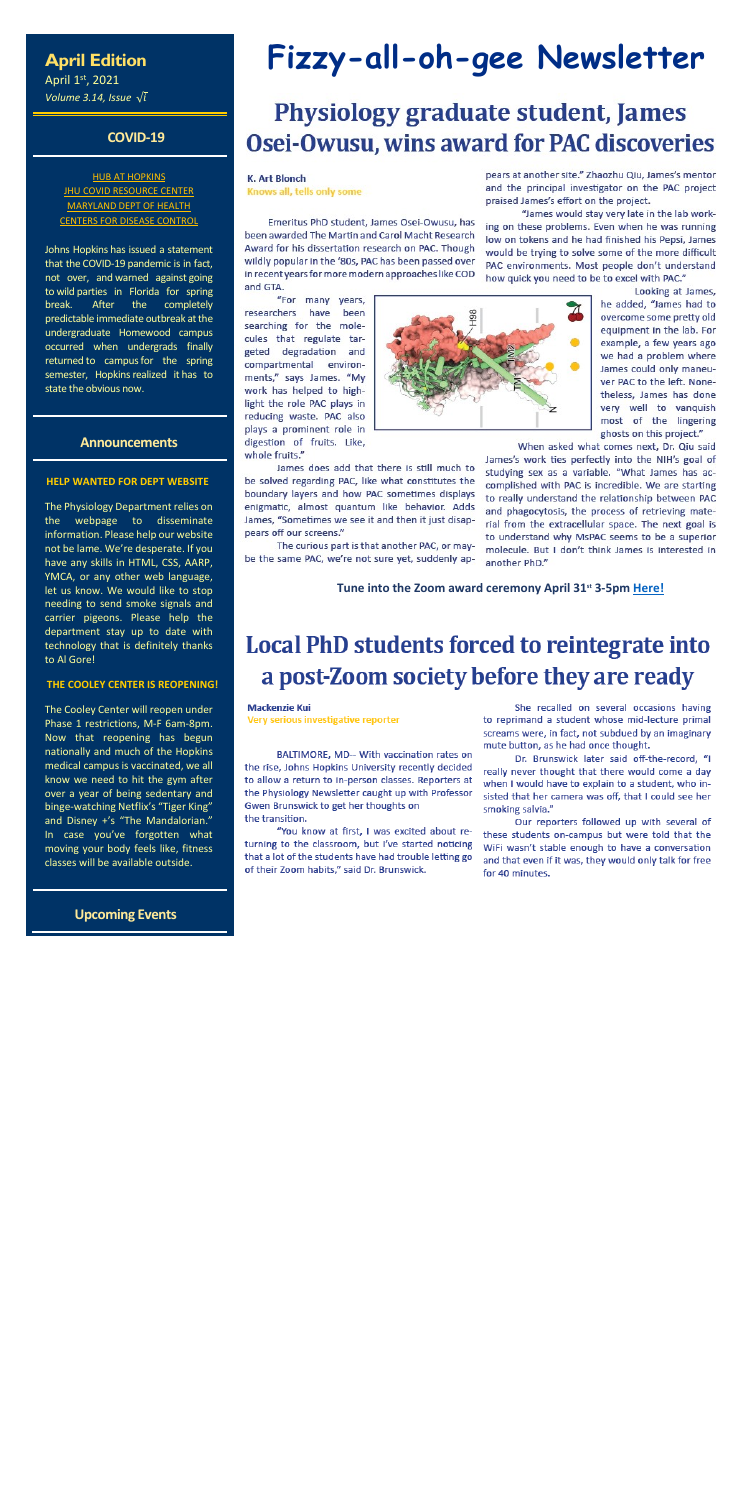#### **April "Whenever-Dr. Claypool-Sends-a-Reminder-Email": Department Seminar**

**April 7: Physiology Seminar at Noon** Professor Reginald Wells, Floor-ology *"Make sure you be careful— I just mopped this hallway!"*

*Dear Editor* 

#### Dear Editor,

I'm a third-year grad student in the department (THIRD-YEARs STAND UP!). I'm an avid emailer but I'm having trouble sending out messages lately because my signature is larger than the 20Mb limit for email. Help! Currently, my signature includes the location and date that I purchased a Powerball ticked with three matching numbers (including the Powerball!) as well as my membership in Royal Farms Rewards Program and my inclusion on my dentist's list of Consecutively Cavity Free Canines (it also lists top 94% for incisors! And I floss!) What should I drop from my signature and will I still amount to anything?? Sincerely, Hard 2be Humble

#### Dear Hard,

Anna Moyer of the Reeves Lab wins all the awards for coming up with the best name for a cat that exists for her new kitten, Pierogi™.

A transcript provided by a second-year graduate student officially joining a Fellowship of Thesis Writing™ last year has been leaked:

I understand. As a third-year student it is very important for your emails to reflect your stately position. I recommend sending a second email so you don't cut your signature (and your career!) short. This editor is unaware of any student advancing without at least 30Mb of signature. So keep adding (never subtract!), and be sure to include freebies like "Potty Trained" and "Local". ~ Ed A. Tour

#### **Contact Us**

**APRIL FOOLS Newsletter Team** [K. Art Blonch](mailto:nzaidman@jhmi.edu)

# Cat People take over Physiology, their cats research **COVID-19 cure so owners will leave them alone**

#### **Erica Avery**

Crazy cat lady and proud of it

The lab always has one, if not more- a crazy cat person. The real pandemic we need to watch out for is the obsession with fluffy toe beans, purrs, booping noses, and making biscuits. For the Claypool lab, it started with Liz Calzada, then me, and now our new postdoc Wenjia is a cat person too. We're quickly taking over. For the Reeves lab, it's Anna Moyer with her Instagram famous cats, Matilda and PierogiTM, who've amassed an enormous following, and rightfully so. For the Lutsenko lab, not only is the PI herself a kitty lover, but grad student Cat McCann goes by the name Cat definitely just because of their love of cats. "Can you blame me?" McCann said. "What of it?"

One day soon, we'll just be a department full of cat people and there's nothing anyone can do to stop us. Personally, I know my cats protect me from COVID-19 because if it was ever present on any of the surfaces in my home, like my counters, my cat would just knock it off for fun.

As lack of social interactions and loneliness of trainees gets even worse than it already is due to the pandemic, it seems, people look to cats for cuddles and love. I'd sell a kidney for my cat if I had to (sorry Pluznick lab). Researchers hypothesized cats cannot spread COVID-19 but would if given the option. However, it was discovered that the cats in question actually banded together and have begun researching a COVID-19 cure to find a way to get their owners to leave the house again instead of staying home all the time and interrupting their naps. So far, they have been unsuccessful.



In the recently published Nature paper, researchers determined that graduate students need something to come home to after many years of long days of failed experiments that will love them and make them feel like their contributions are valuable-even if it's just to their food bowls and need for chin scratchies. In the study 100% of graduate students demonstrated significantly elevated levels of serotonin, lower levels of cortisol, increased mitochondrial oxidative capacity, lower levels of ROS production, and just all-around increased levels of awesomeness post-cat adoption.

The study even discovered a new GPCR (getpetting-cats receptor) nicknamed PAC (protein activated by cats), associates with Psd1 (purr-stimulated decarboxylase-1) and via activation by CTRP11 (cat tummy-rub proliferator-11), cures every disease ever. If this data doesn't win the Nobel Prize, I don't know what will.

Meanwhile, we all know the cats are passive aggressively insinuating that they're being smothered by their owners because of the pandemic. When asked about the findings, the cats just meowed for food.

[Mackenzie](mailto:mkui1@jhmi.edu) Kui [Erica Avery](mailto:eavery3@jhmi.edu) [Kelli Johnson](mailto:kjohn199@Jhmi.edu)

**Physiology Department** [Physiology Website](http://physiology.bs.jhmi.edu/)

### **Awards and Fellowships**

PSam of the Claypool Lab has won the "fast, but safe" driver award for his fast, but safe, driving.

The Wong lab has won an award for "Studying the Weirdest and Most Extreme Biology" after avidly studying the mind-boggling capabilities of hummingbird metabolism. Rumor has it they next intend to study shrew hibernation and figure out what platypuses even are.

*PI*: I will help you plan your thesis *Lab Manager*: You have my culture room *Postdoc 1*: And you have my protocols *Postdoc 2*: And my microscopes *Senior Graduate Student*: CMP will see it done *Rajini Rao's dog Samwise*: Woof!

*Undergraduate Student*: You need people with intelligence on this sort of project. Experiment. Thing. What are we studying?

### **Publications**

#### **Manuscripts**

The Claypool lab has settled the very controversial debate that the mitochondria is in fact more than just "The Powerhouse of the Cell" in a publication they published in *Cell.* Groundbreaking.

The Pluznick lab has recently published their review paper, "Sniffing out new roles for GPCR's" in the journal of *Astroparticle Physics.*

The Kralli lab has decided to throw their hands in the air and "just run with it" when asked for the fiftieth time what Perm1 actually stands for in their most recent opinion piece in *Endurance.*

In their newest study, the Lutsenko lab has indeed confirmed that eating pennies does not help combat copper deficiency. Especially pennies manufactured after 1982. Since they are made of zinc. Please stop eating pennies.